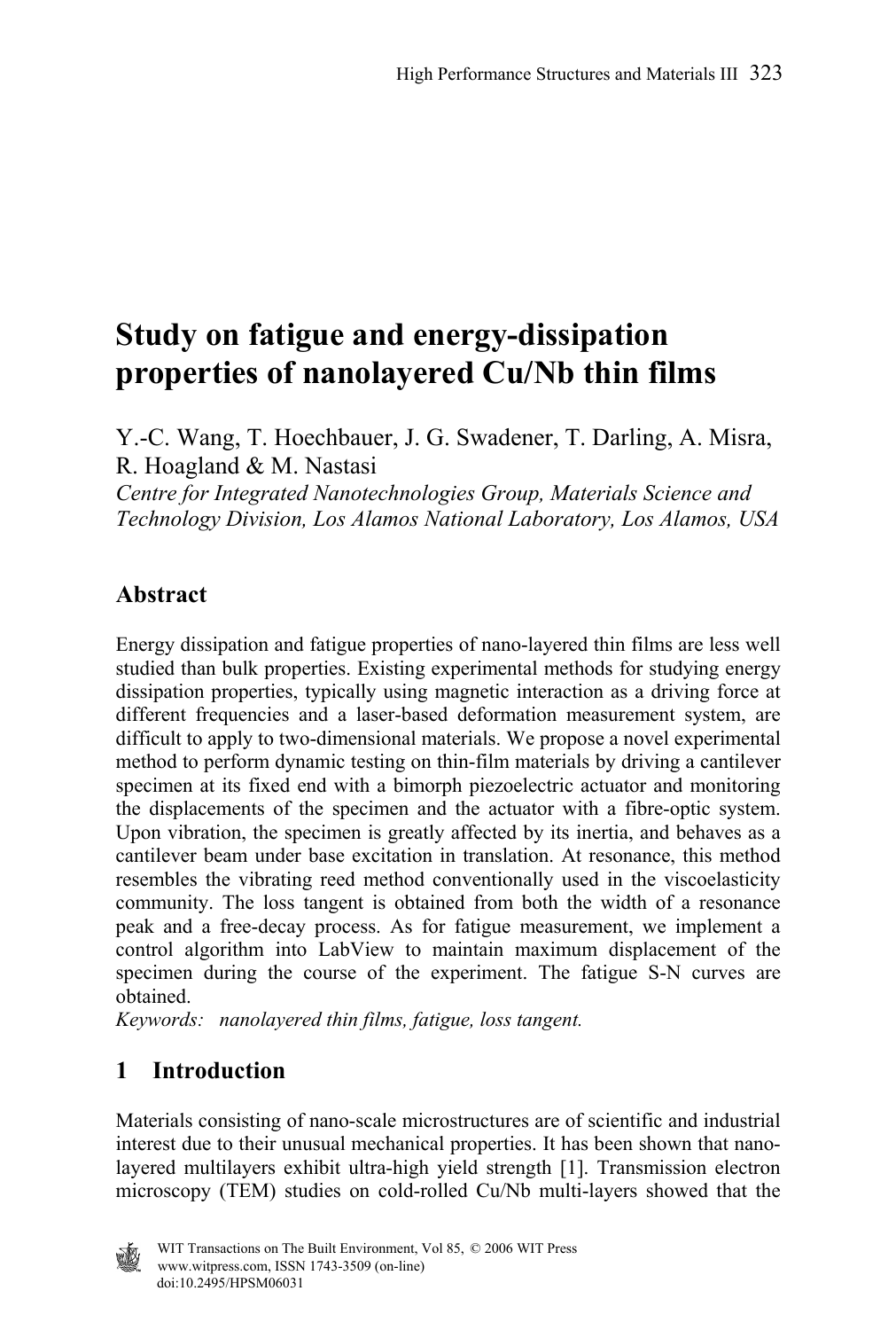films exhibit large plastic deformation without the formation of dislocation cell structures [2]. Based on the high tensile strength and lack of dislocation cell structure formation during monotonic loading, we hypothesize that the fatigue strength and failure mechanisms in nanolayered metals may differ significantly from bulk metals. However, the fatigue and energy-dissipation properties of selfsupported nano-layered thin films have not been well studied.

 Experimental methods for measuring mechanical fatigue properties of materials have been well documented in many textbooks [3, 4]. In recent years, new methods are continuously under development, such as the methods for the fatigue investigations in gigacycle regime [5]. Similarly, there is a need to develop methods to evaluate fatigue properties of novel nanoscale thin film materials. We develop a method to perform fatigue tests on self-supported films via oscillating cantilever beams at their resonant frequencies. This method is superior to traditional methods, such as the tension-tension and rotating beam fatigue methods, in that high stress and high cycle fatigue can be accomplished simultaneously with fewer alignment problems. Our method applies fully reversed stress to specimens, i.e. the load ratio  $\sigma_{\text{min}}/\sigma_{\text{max}} = -1$ . Furthermore, our resonant frequency device also facilitates measurement of linear viscoelastic damping.



Figure 1: Schematic of the resonant frequency device for the measurement of fatigue and energy-dissipation properties of self-supported thin films.

# **2 Experimental**

The schematic of our resonant frequency setup [6] is shown in Figure 1. A bimorph piezoelectric plate-like actuator (Moran Electro Ceramics, Fairfield, NJ, U.S.A.) with the dimensions of 15 mm in length, 6 mm in width and 0.64 mm in thickness was used to generate excitation at the support of a cantilever beam specimen. The bimorph actuator was clamped into the foundation with proper electrical connections, and driven by a function generator (Agilent 33250A,

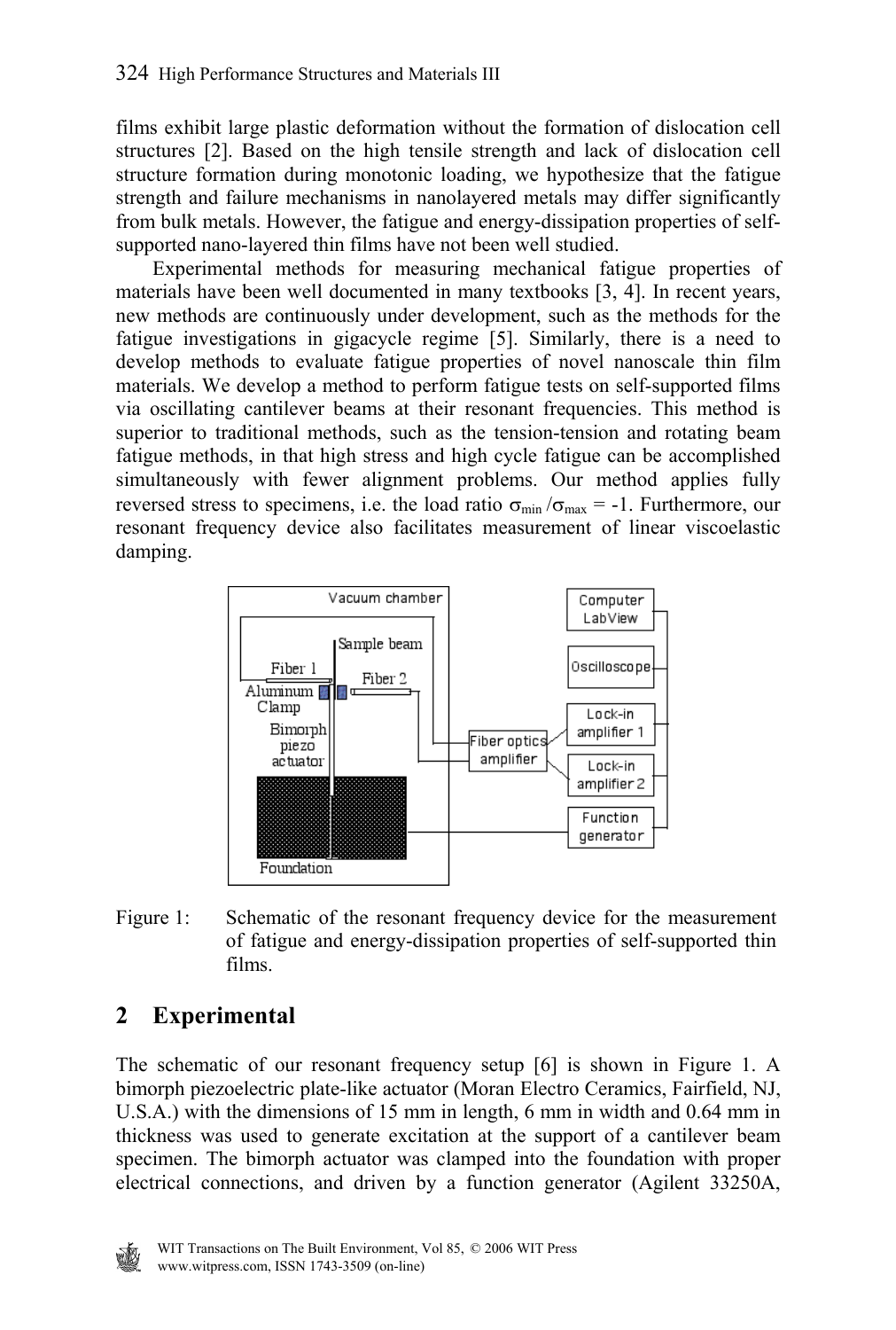Agilent Technologies, Inc., Loveland, Colorado, U.S.A.). The free length of the piezo actuator was 10mm. The multilayer specimens were mounted onto the top of the piezo actuator with a set of aluminium clamp. The weight of the aluminium clamp was 235.4 mg. The deflection of the specimen and aluminium clamp was monitored by a fibre-optic measurement system (MTI-2000 Fotonic<sup>TM</sup> sensor, MTI Instruments, Inc., Albany, NY, U.S.A.) with the probes labelled Fibre 1 and Fibre 2 in the figure. The location of Fibre 1 was chosen to be close to the fixed end of the specimen to avoid signal overload due to large deflection. Lock-in amplifiers (Model SR830, Stanford Research Systems, Inc., Sunnyvale, CA, U.S.A.) were connected with the fibre-optic probes to reduce noise in the displacement signals. Experiments were performed under moderate vacuum conditions typically about 50 mtorr to reduce air damping and achieve a reasonably high Q factor. Since our primary interest is to observe the initiation of fatigue cracks, not crack propagation, we define fatigue failure when a 10 Hertz reduction in specimen's resonant frequency is observed.

 Cu/Nb multilayers, with individual layer thickness of 40 nm and consisting of 500 bilayers of Cu and Nb with a total thickness of 40 µm, were prepared by magnetron sputtering deposition on silicon wafers that were cut about a half way through thickness by a wafer saw into a pattern of 2 mm long and 1 mm (or 0.5 mm) wide rectangular strips on the wafer surface. A typical cross-sectional TEM image of the Cu/Nb multi-layers is shown in Figure 2 along with selected area diffraction pattern. Note the polycrystalline structure of the layer with in-plane grain size on the order of the layer thickness. The multi-layer exhibited a strong Kurdjumov-Sachs orientation relationship:  $\{111\}$ Cu //  $\{110\}$  Nb, and  $\langle 110 \rangle$ Cu  $//$  <111>Nb. The parallel  ${111}$ }Cu and ${110}$ } Nb planes formed the interface.



Figure 2: Cross-sectional TEM micrograph (left) and the corresponding selected area diffraction pattern (right) of a sputter-deposited Cu/Nb multilayer with 40 nm individual layer thickness.

# **3 Results and discussion**

It is known that the Cu and Nb films manufactured by the magnetron sputtering technique respectively have  $\langle 111 \rangle$  and  $\langle 110 \rangle$  textures parallel to their growth direction (i.e. normal to layer surfaces). However, their in-plane properties are

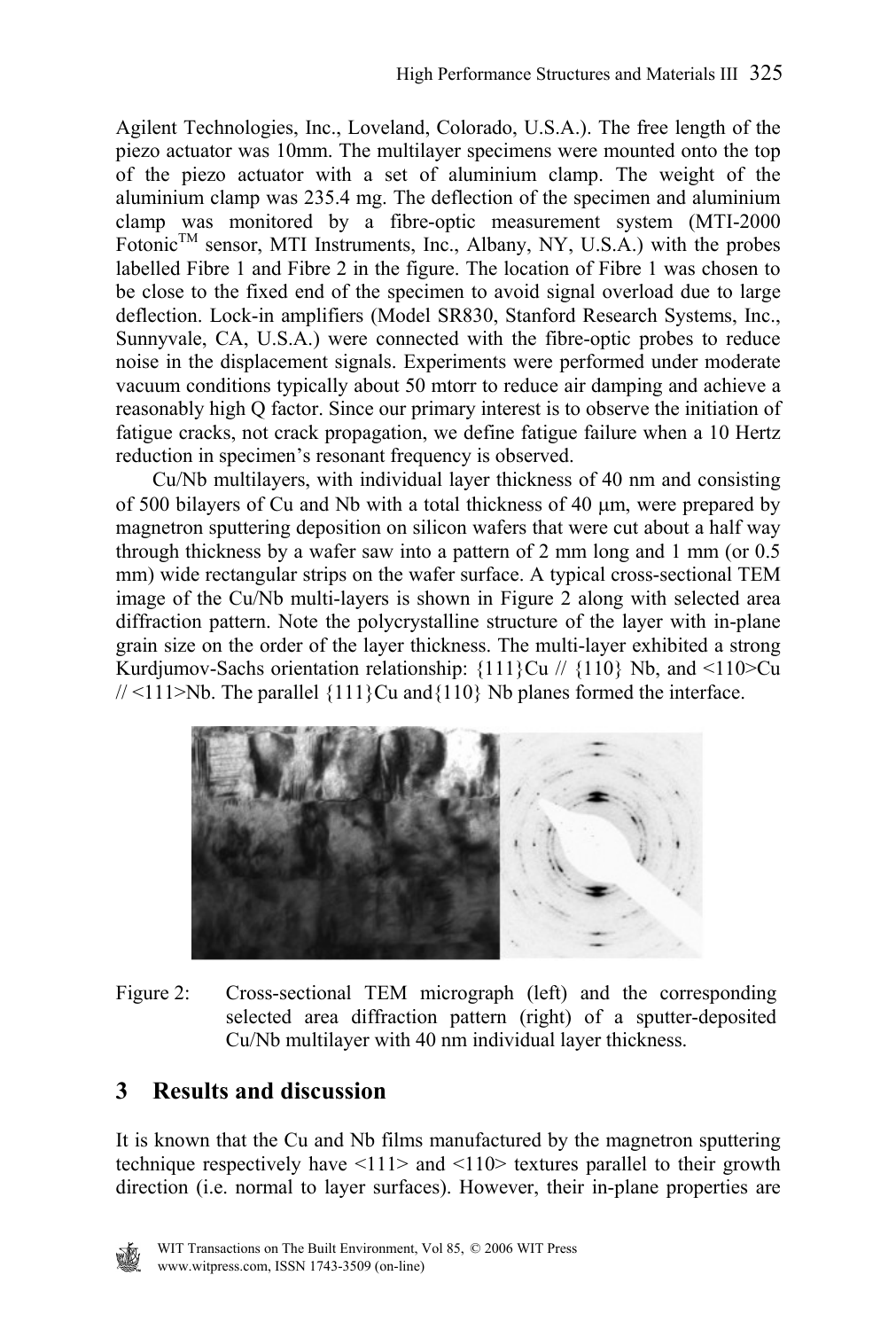composed of poly-crystals in random directions. The in-plane Young's modulus (E) of a material along a direction can be calculated as follows [7].

$$
\frac{1}{E} = \frac{1^4}{E_1} + \frac{m^4}{E_2} + \frac{n^4}{E_3} + \frac{2m^2n^2}{F_1} + \frac{2l^2n^2}{F_2} + \frac{2m^2l^2}{F_3},
$$
(1)

where

$$
\frac{1}{E_1} = \frac{C_{22}C_{33} - C_{23}^2}{\Delta}, \frac{1}{E_2} = \frac{C_{11}C_{33} - C_{13}^2}{\Delta}, \frac{1}{E_3} = \frac{C_{11}C_{22} - C_{12}^2}{\Delta},
$$
\n
$$
\frac{2}{F_1} = \frac{2(C_{12}C_{13} - C_{11}C_{23})}{\Delta} + \frac{1}{C_{44}},
$$
\n
$$
\frac{2}{F_2} = \frac{2(C_{13}C_{23} - C_{33}C_{12})}{\Delta} + \frac{1}{C_{55}},
$$
\n
$$
\frac{2}{F_3} = \frac{2(C_{12}C_{23} - C_{22}C_{13})}{\Delta} + \frac{1}{C_{66}},
$$
\n
$$
\Delta = \begin{vmatrix} C_{11} & C_{12} & C_{13} \\ C_{12} & C_{22} & C_{23} \\ C_{13} & C_{23} & C_{33} \end{vmatrix}.
$$

Here  $C_{ii}$  represents elastic constants and  $(\ell, m, n)$  is the direction cosine.

For single crystal Cu,  $C_{11} = 169.8$  GPa,  $C_{12} = 122.6$  GPa and  $C_{44} = 75.3$  GPa [8]. The calculated principal Young's moduli are  $E_1 = E_2 = E_3 = 66.99$  GPa. The Young modulus along <111> is  $E_{\text{}11}$  = 191.2 GPa. As for single crystal Nb,  $C_{11}$ = 245.6 GPa, C<sub>12</sub> = 138.7 GPa, C<sub>44</sub> = 29.3 GPa [8]. It is found that  $E_1 = E_2 = E_3$  $= 145.48$  GPa and E<sub><110></sub> = 93.2 GPa and E<sub><111></sub> = 83.2 GPa.

 It can be seen from Figure 3 (a), the theoretical results of the in-plane Young's modulus of single crystalline Cu and Nb, that Cu in (111) plane is transversely isotropic but Nb in (110) is direction-dependent. A simple uniform homogenization for Nb along different directions results in an averaged in-plane Young's modulus about 100 GPa. Since our multilayers have equal volume fraction for Cu and Nb throughout thickness, we adopt the Voigt homogenization procedure, and obtain the homogenised in-plane Young's modulus to be 115 GPa. Figure 3 (b) shows comparison between experimental and calculated inplane Young's modulus. Good agreement is achieved.

 A typical SEM picture of the fatigue crack observed on the Cu/Nb multilayers before complete fracture is shown in Figure 4 (a). The length of the sample was 7.1 mm, and the crack caused an about 60 Hz reduction in resonant frequency. This sample was cycled at the stress amplitude 800 MPa for 8500 cycles. The position of the crack is very near the aluminium clamp. The bright spots are the cyanoacrylate glue used to pre-mount the specimen on the piezo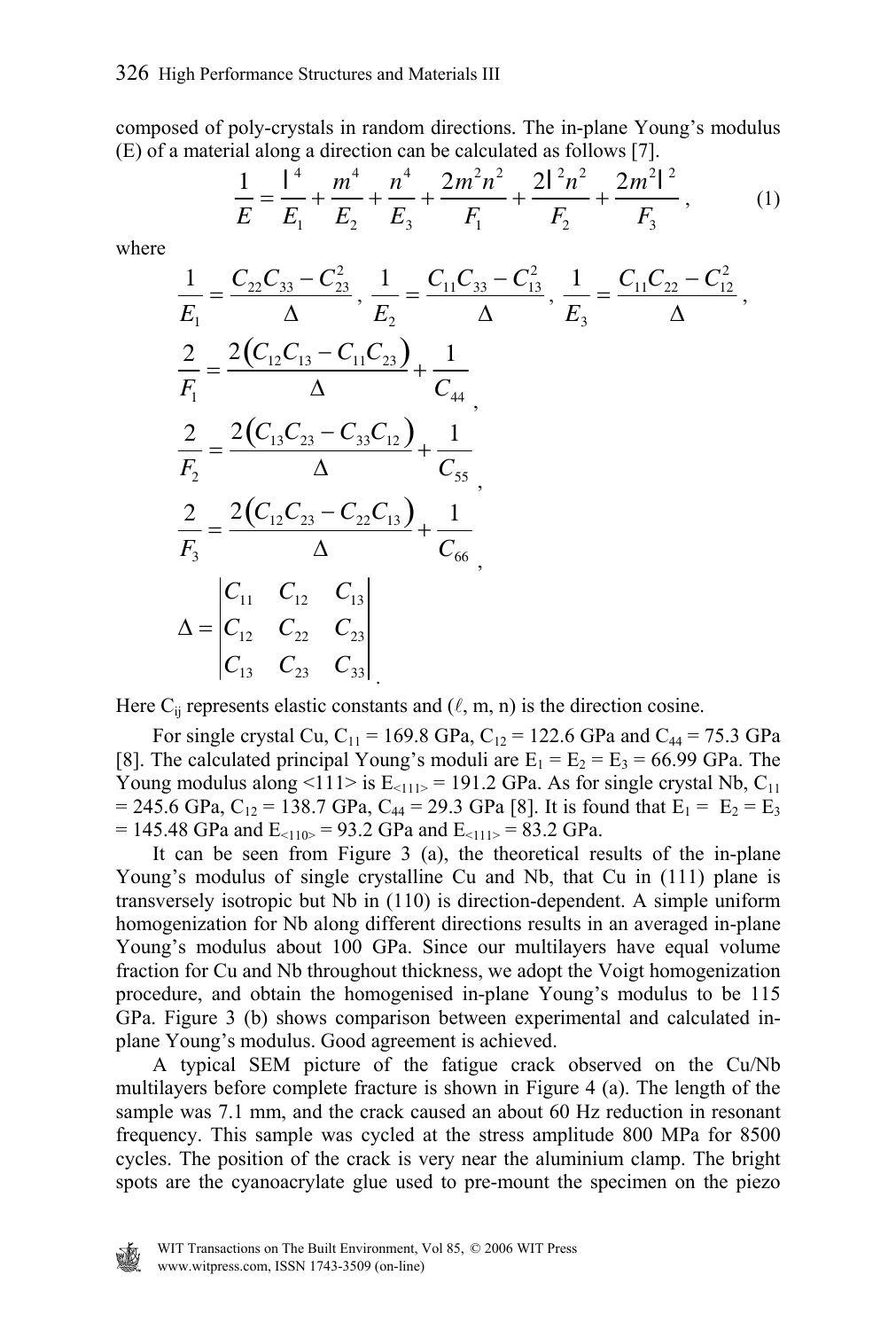actuator before mounting the aluminium clamp and fatigue testing. Fatigue damage such as extrusions and intrusions are not observed around the crack on the surface where maximum stress was exerted. A SEM image of annealed Cu fatigued by the resonant frequency device is shown in Figure 4 (b). This sample was fatigue tested at a stress after several thousand cycles. It can be seen that two cracks were initiated at the edges of specimen, and propagated inwards. The bright regions along the cracks are slip-related intrusions and extrusions.



Figure 3: (a) Theoretical calculation of directional in-plane Young's modulus of the Cu and Nb with the texture of  $\leq 111$  and  $\leq 110$ directions normal to the layer surface, respectively, and (b) experimental results of resonant frequencies versus sample lengths.



Figure 4: SEM images of (a) fatigued 40 nm Cu/Nb multilayers with a total thickness of 40 µm and (b) fatigued annealed 40 µm-thick Cu, clamped at the top of the image.

 The S-N curves of several materials, quenched and tempered (550˚F) 4340 steel, the 40 nm Cu/Nb multilayers, mild steel, 6061-T6 and annealed Cu, are shown in Figure 5. The nanolayered Cu/Nb exhibits a fatigue limit at about 450 MPa. It can be seen that the high fatigue endurance of the 40 nm Cu/Nb multilayers correlates well with its high tensile strength of around 1400 MPa. We obtain the ratio of fatigue endurance limit to ultimate tensile strength to be about 0.35 for the 40 nm Cu/Nb multilayers [9].

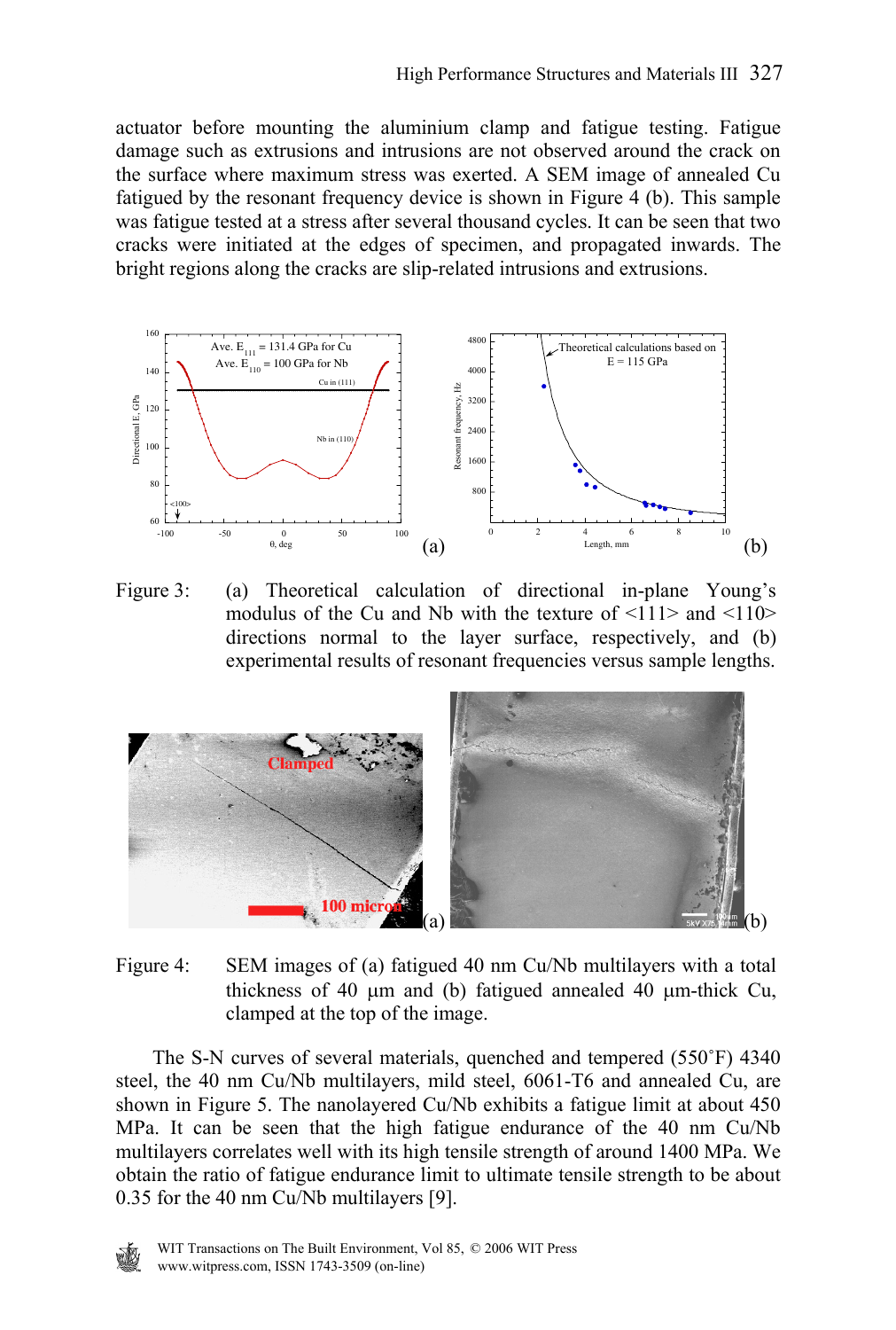

Figure 5: S-N curves (maximum stress vs. number of cycles to failure curves). Symbols are defined as follows. Circles: 4340 steel. Diamonds: 40nm Cu/nb multilayers. Triangles: mild steel. Up-side down triangles: annealed Cu.

 The deformation mechanism of the fatigue of the 40 nm Cu/Nb multilayers is not completely understood. Since the formation of dislocation cell structures is unlikely due to the nanoscale thickness of an individual layer between two adjacent interfaces, extrusion or intrusion is not observed on the surface subjected to maximum stress. This is consistent with our experimental findings. However, concerning detailed deformation mechanisms, specifically how the nanolayered thin films accumulate damage during cycling loading that eventually leads to fatigue crack initiation require further TEM study, which will be presented in a future article.

 As for linear viscoelastic damping measurement in terms of loss tangent (i.e. tan δ), two approaches are adopted. From a resonant peak, one can use the FWHM method to calculate tan δ, as follows [10].

$$
\tan \delta = \frac{\Delta v}{v_0 \sqrt{3}}.
$$
 (2)

Here  $v_0$  is the resonant frequency of the specimen and  $\Delta v$  the frequency span at half maximum intensity. The other approach is to extract loss tangent from a free decay process, as follows.

$$
\tan \delta = \frac{1}{k\pi} \ln \frac{A_0}{A_k} \,. \tag{3}
$$

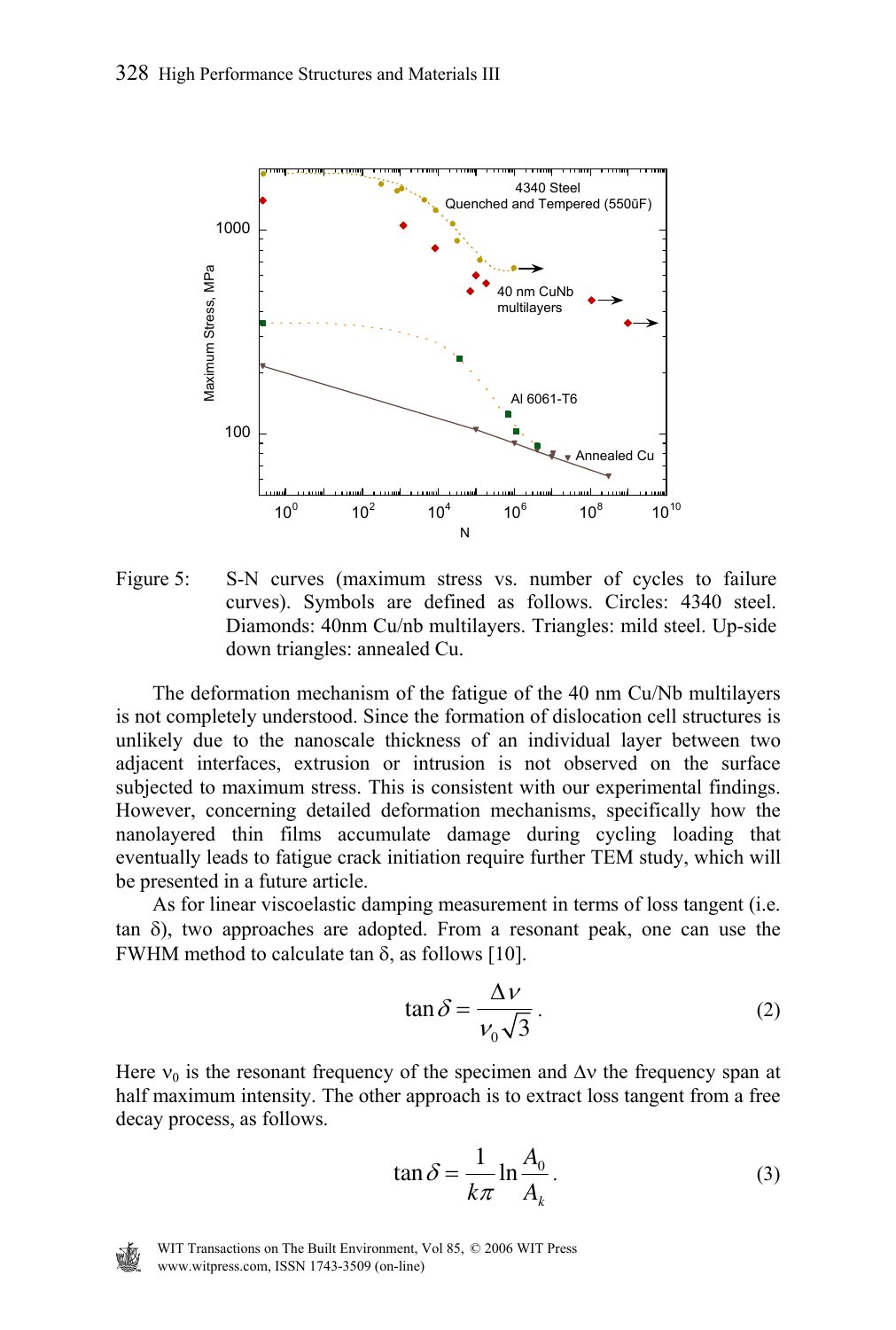Here k represents number of peaks in a time interval;  $A_0$  and  $A_k$  are amplitudes respectively corresponding to the beginning and end of the time interval.

 Figure 6 (a) and (b) show the results of our damping measurements on the 40 nm Cu/Nb multilayers. From resonant peaks, we obtain the loss tangent of the nanolayered thin films, which is approximately  $3.8 \times 10^{-3}$  (thick solid line). After 20 million cycles of excitation under a small driving force (dotted line), tan  $\delta$  is  $5.3x10^{-3}$ . The shift in resonant frequency, about 3 Hz, is unlikely due to fatigue of the specimen. This resonant frequency shift may be system related, and it is the reason why the 10-Hertz rule is adopted for determination of fatigue failure. We remark that the measured loss tangent for the nanoscale films appears higher than expected. This may be due to defects inherently from the magnetron sputter deposition. Further experiments are underway to determine possible parasitic damping from the support of the cantilever or air damping.



Figure 6: (a) Measured tan delta from resonant frequency peaks of a 6.5-mm long specimen, and (b) loss tangent from the free decay method of an 11.3 mm long specimen. Both results were obtained under a pressure of 20 mtorr.

## **4 Conclusions**

The resonant frequency method was constructed and shown to be efficient for mechanical fatigue and energy-dissipation investigations of self-supported thinfilm materials. Cu/Nb multilayers with 40 nm individual layer thickness exhibit over an order of magnitude greater fatigue strength compared to bulk Cu. No slip band intrusions and extrusions were observed near the fracture surface. The ratio of the fatigue endurance limit to ultimate tensile strength was around 0.35, consistent with similar empirical scaling observed in other materials. Loss tangent of the nanoscale films was about  $\frac{1}{4} \times 10^{-3}$ . However, potential parasitic damping from the cantilever supports requires further study.

#### **Acknowledgements**

This research was supported, in part, by the Department of Energy, Office of Science, Office of Basic Energy Sciences. YCW acknowledges support from the LANL Director's postdoctoral fellowship.